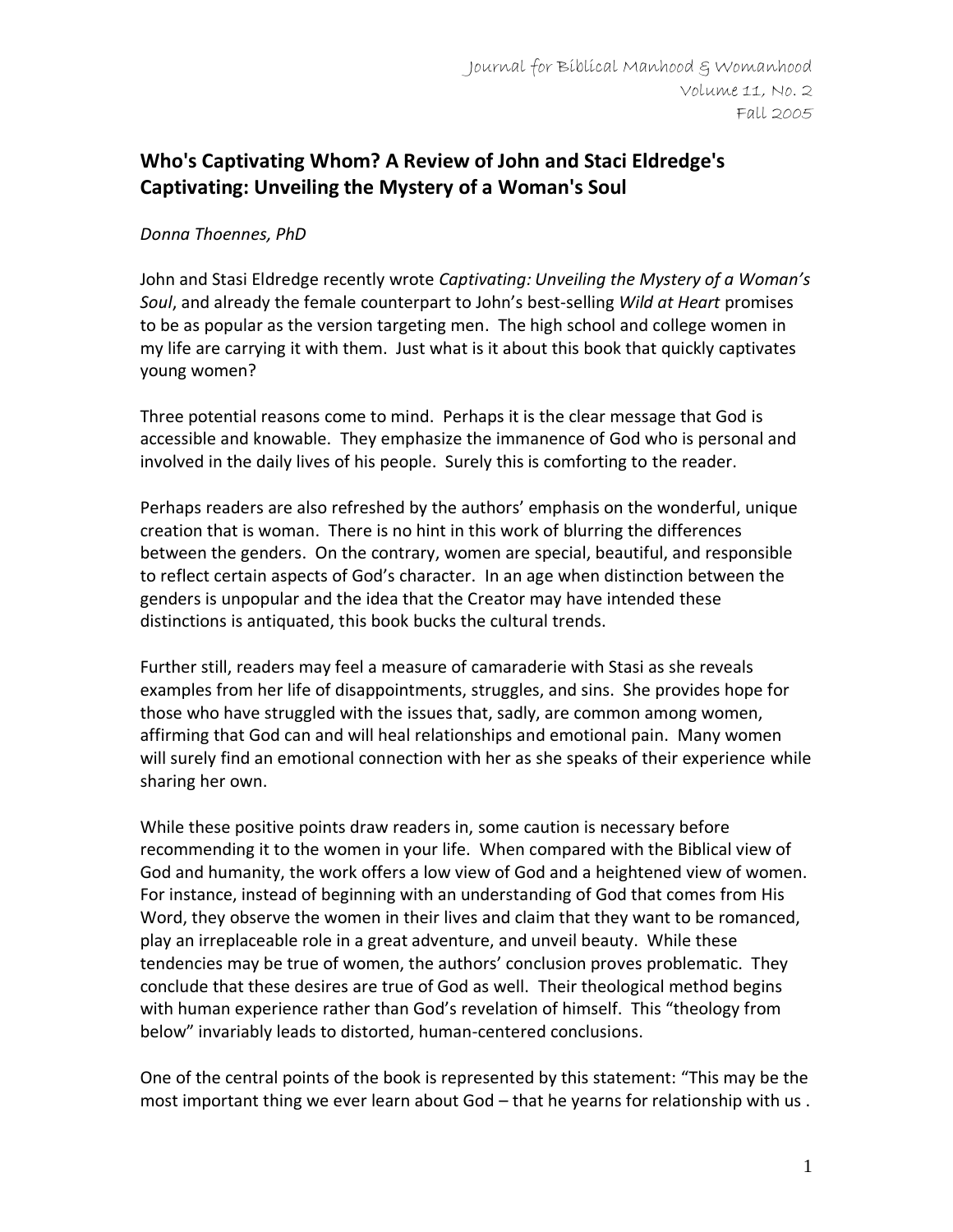. . He yearns for us. He cares. He has a tender heart." (28) They claim that the prevailing view of God fails in its breadth. They aim to remedy what they deem an incorrect view of God "as strong and powerful, but not as needing us, vulnerable to us, yearning to be desired" (29). They believe a proper view of God includes all of these. As a means of defense against those who do not agree that God yearns to be desired, the authors claim "if you have any doubt about that, simply look at the message he sent us in Woman" (28). It appears that rather than turning to Scripture or the synthetic work of theologians, the Eldredges want to begin with woman to understand the complexities of God's nature. This becomes more clear in the statement "After years of hearing the heart-cry of women, I am convinced beyond a doubt of this: God wants to be loved" (29). One would expect the sentence to say that after counseling women, the authors are convinced that women want to be loved. Somehow the needs of women become the needs of God in their worldview.

The authors have flipped the process of understanding who God is and who we are. Because women are made in God's image, they are like him and represent him. Therefore, they can look to God to infer things about themselves, but they should not assume that conclusions can be drawn in the opposite direction. Just because we have certain tendencies or desires does not necessitate that God shares those. God is high and lifted up, he is transcendent as well as immanent. In Psalm 50:21 God corrects man with a strong accusation "you thought that I was one like yourself, but now I rebuke you and lay the charge before you." We must look to God to learn who we are, not the other way around.

This method of drawing theological conclusions is flawed and therefore results in flawed views of both God and woman. We must guard against any view of God that is unworthy of Him. While an idea of God may subtly veer from truth and may appeal to our emotions, we must discern the flawed method which surely has profound ramifications. Not only does our view of God determine the priorities and trajectory of our lives, but our very purpose is to know Him. To know him, we must seek him where he has most clearly revealed himself.

As the authors' starting point is faulty, it proves difficult to salvage the rest of their message. Surely, God is a relational being. We do not have to look any further than the Trinity and its perfect fellowship to know this about Him. At the same time, one of His attributes that has most powerfully provided peace and courage for believers, has been God's independence and self-sufficiency. This doctrine implies that God has no unmet needs, is independent from his creation, provides for it, and has authority and control over it. Further, in his omnipotence he cannot be harmed by outside forces. In his omniscience he is not vulnerable from something outside himself over which he has no control or of which he has not foreseen. In the Bible, God is often praised for being different from his creation in this way – he is not needy as we are and that is reason for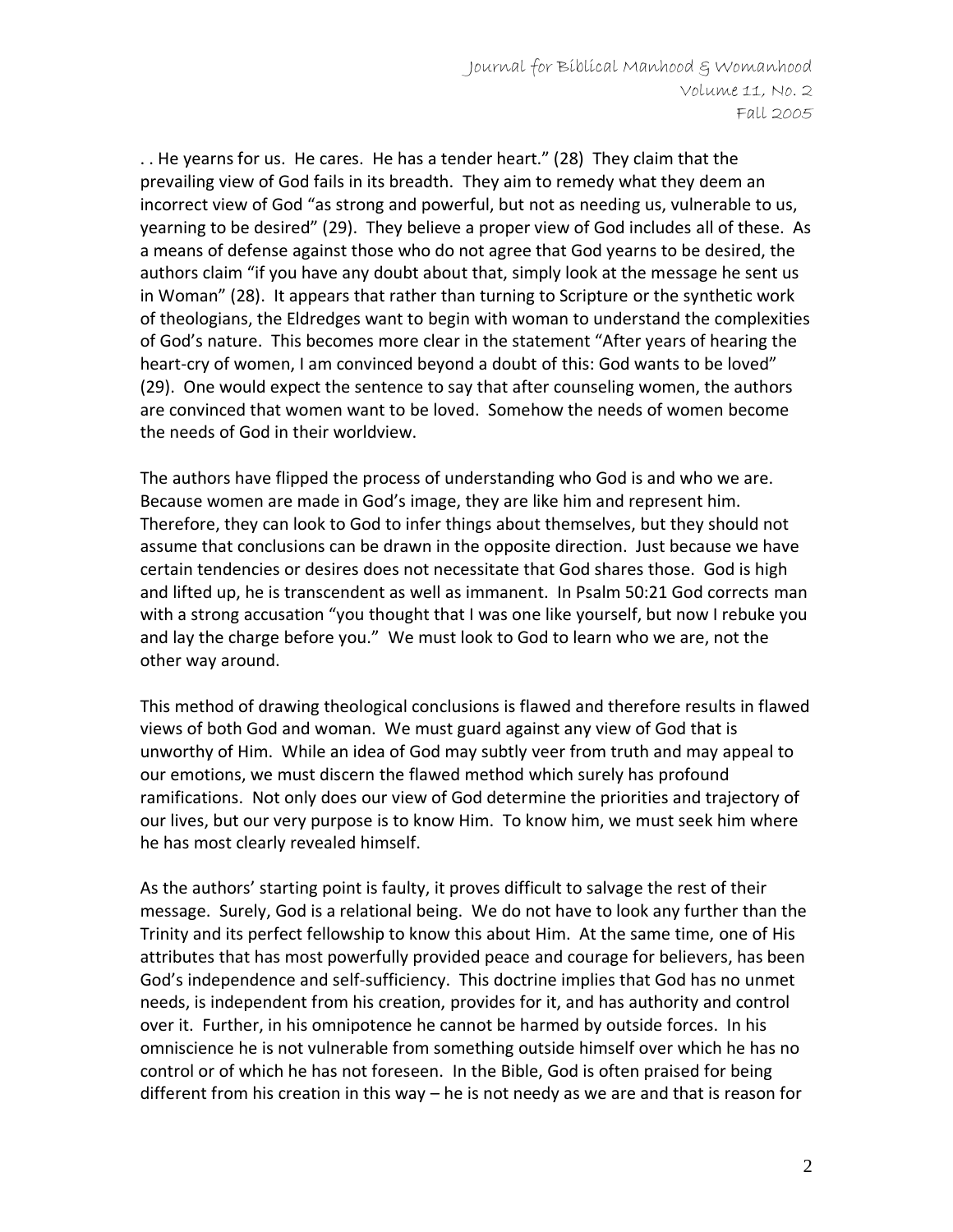our trust and our worship. In Psalm 50 God asserts his independence by declaring, "I have no need of a bull from your stall or of goats from your pens, for every animal of the forest is mine, and the cattle on a thousand hills. I know every bird in the mountains, and the creatures of the field are mine. If I were hungry I would not tell you, for the world is mine, and all that is in it (Ps 50:9-12). He is saying, I have no needs that you can meet! Paul distinguishes the true God from pagan gods in Acts 17:24-25; "The God who made the world and everything in it is the Lord of heaven and earth and does not live in temples built by hands. And he is not served by human hands, as if he needed anything, because he himself gives all men life and breath and everything else." He is wonderfully different from us in his self-sufficiency.

Another unworthy conception of God is revealed in the Eldredges' assertion that a woman's need to be romanced is an indication of God's desire to be romanced. Speaking of God's heart, the authors posit, "What would it be like to experience for yourself that the truest thing about his heart toward yours is not disappointment or disapproval but deep, fiery, passionate love?" (113) What the Eldredges mean when they speak of the loving relationship between God and a believer, is a romantic one. They instruct the reader, "We must choose to open our hearts again so that we might hear his whispers, receive his kisses"(116) which come in the form of sunsets and swaying trees. They encourage the reader to not worry they might be rejected, for "He knows what takes your breath away, knows what makes your heart beat faster"(116). God, as our Lover, "Wants to be known as only lovers can know each other" (120) . . . "you are the one who takes his breath away" (121). They write that each woman is "made for romance, and the only one who can offer it to you consistently and deeply is Jesus" (125). They suggest imagining yourself in a romantic scene with Jesus. They offer five romantic movie scenes and then suggest that you "put yourself in the scene as the Beauty, and Jesus as the Lover." (114). They base this conclusion on the passage in Matthew 9:15 when Jesus calls himself the Bridegroom, "the most intimate of all the metaphors Jesus chose to describe his love and longing for us, and the kind of relationship he invites us into" (114). Is our relationship with God intended to be so sensually conceived? Scripture tells us that "God shows his love for us in that while we were still sinners, Christ died for us" (Rom 5:8). Creator and creature demonstrate love in necessarily different ways. His sacrifice on our behalf communicates His love for us and our obedience most clearly communicates our love for Him. This is radically different from the romantic love between a beauty and a smitten lover!

Beyond the low view of God, another major misconception of the work is its inflated view of women. The Eldredges point to women as the pinnacle of God's creation. "She is the crescendo, the final, astonishing work of God" (25). To aid the reader in personalizing this, the authors suggest taking in a beautiful vista and declaring "The whole, vast world is incomplete without me. Creation reached its zenith in me" (25). It may be tempting to empathize with this attempt to build a woman's self-esteem, but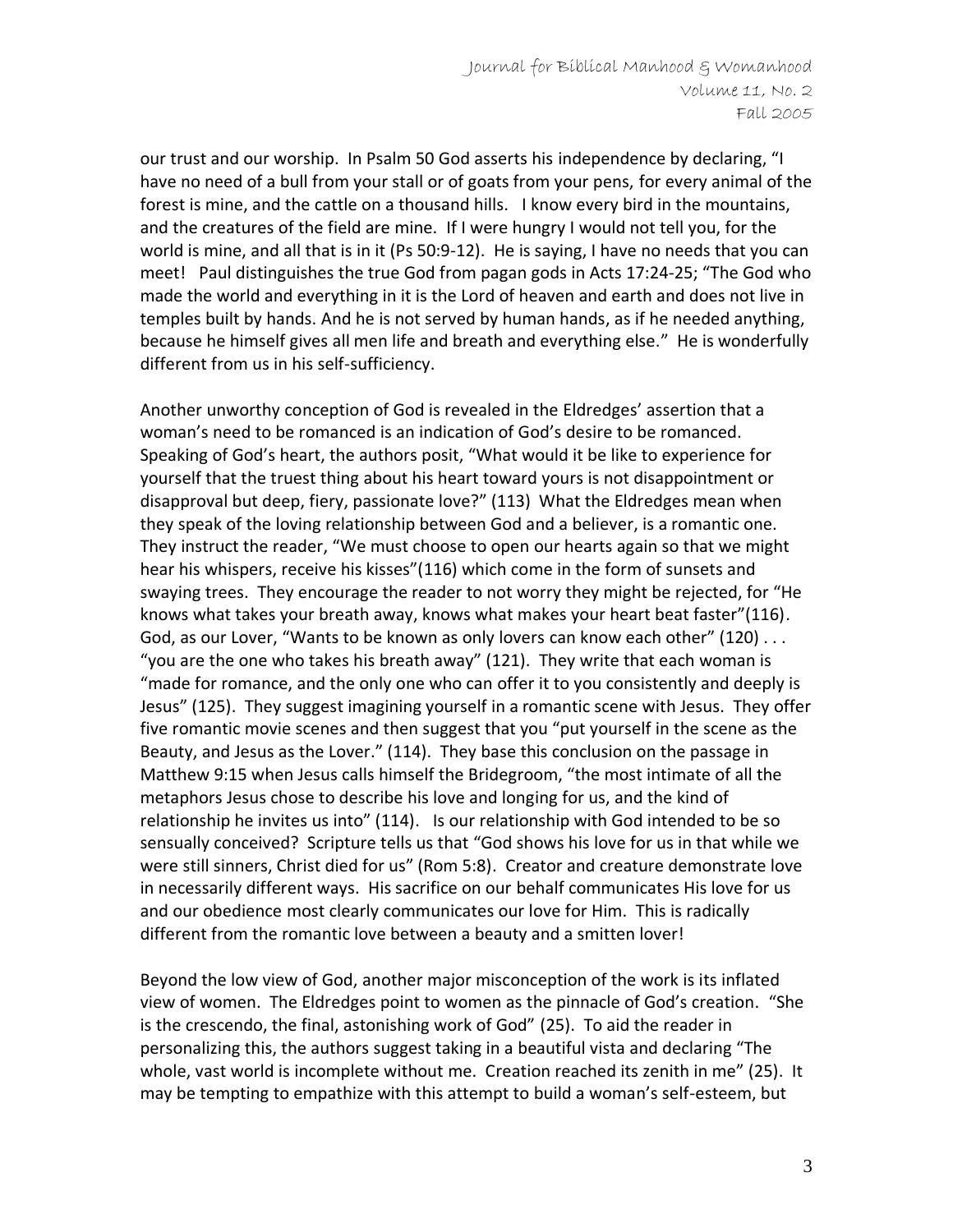the sins of pride and self-centeredness are only encouraged with this declaration. A more appropriate response would be to praise God rather than self after gazing upon his handiwork. Such instances should humble us as we realize God's goodness in choosing us and bestowing his grace upon us, not because his creation was lacking, but because he is good.

Throughout the book the Eldredges' look to movies that attract women as evidence of her deepest desires. This is further confirmation of their inflated view of women. When they raise a new issue, they suggest "think of the movies you love . . ." (9), as proof of what the reader really values. Unfortunately, many of us are intrigued by movies that are blatantly contrary to Christian values. The simple fact that a romantic movie scene resonates with our hearts does not suggest that the scene is worthy of our desire. Rather, because we are fallen, we need to exercise caution when we find our hearts piqued with interest at something inconsistent with what is true or right. While there is truth to be found in general revelation, we must always measure that against the special revelation of Scripture.

The authors suggest that the central question that steers a woman's life is *am I lovely*? They answer, "Our God finds you lovely. . . The King is enthralled by your beauty. He finds you captivating" (146). Further, they state that beauty indwells every woman. It is her essence: "The essence of a woman is Beauty. She is meant to be the incarnation – our experience in human form – of a Captivating God." This beauty is "a soulish beauty" with physical implications. What woman doesn't want to read that her very essence is beauty? The idea may appear encouraging at first glance, but a woman's essence is not really beauty. Rather, her essence, or the central core of her being which gives her immense worth, the very image of God in her.

The Eldredges may desire to encourage women by identifying their beauty, but even more they want to inspire women to *unveil their beauty*. One explanation they offer is that unveiling beauty "just means unveiling our feminine hearts" (147) which is a woman's greatest expression of faith, hope, and love. Again, the authors demonstrate their inflated their view of human nature. The act of unveiling our beauty, or revealing our heart, may not bless the world and express faith, hope, and love. Rather it might, on occasion, horrify us and our loved ones by the sin that we still seek to overcome through our sanctification. It is foolishness to conceive of everything in a woman's heart as good and beautiful. That perfection of the heart is the draw of heaven and every godly woman longs for it, rather than longing to have her self-centered question answered this side of heaven.

Thankfully, God loves us out of his own loving character, not because we are lovely and incite that love. This should be a relief to us; his image is imparted to us and when he chooses us we are his children to be loved forever because of the mediating work of